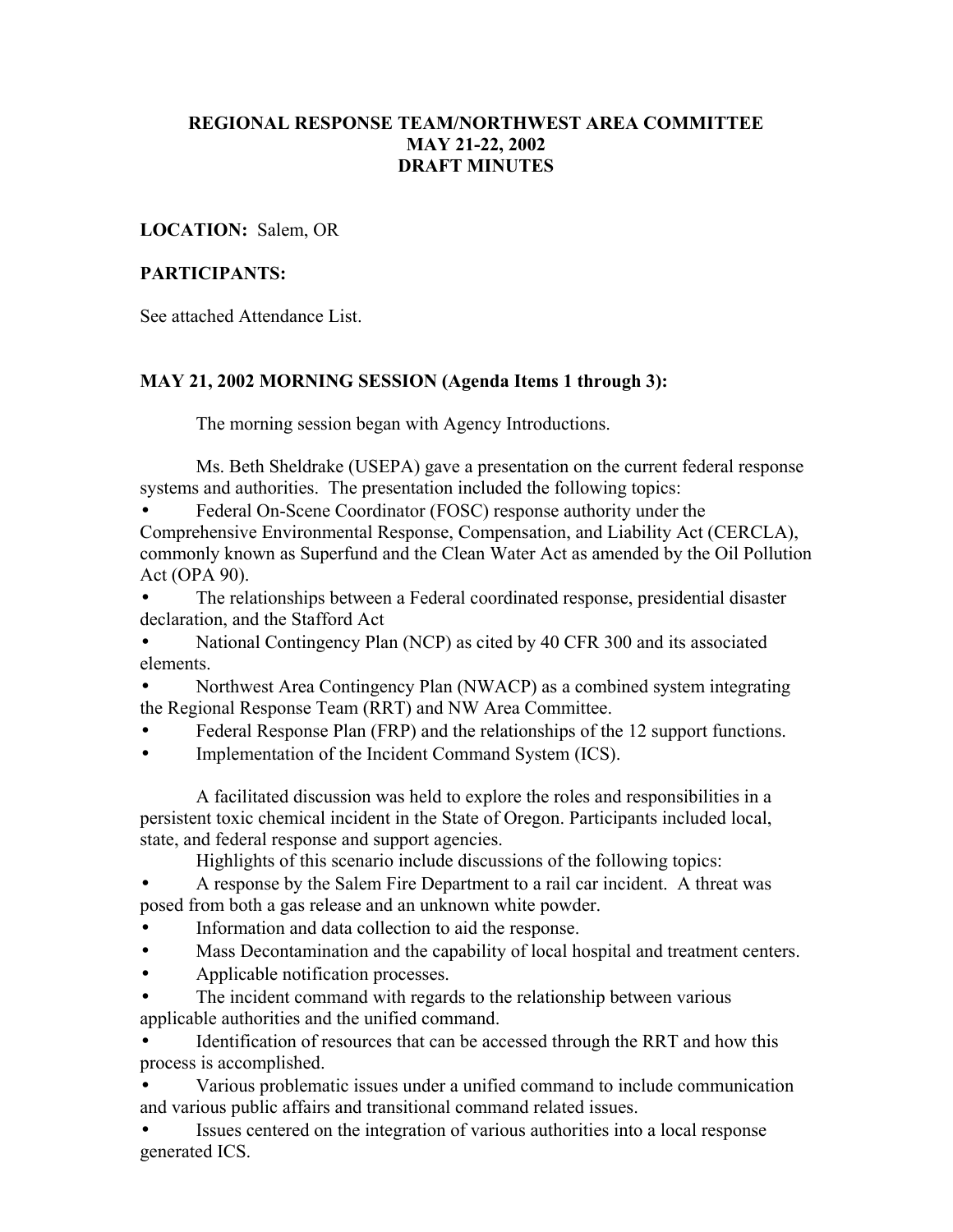• Finally, recognition that outreach is needed to educate applicable agencies and organizations to the various preparatory plans that are being implemented in the Pacific Northwest.

## **WELCOME BY BEVERLEE VINELL DIRECTOR, OREGON EMERGENCY MANAGEMENT (Agenda item 4):**

 Ms. Vinell expressed that the events of 9/11 have impacted our local response community. While we may be different in some respects we have remained the same. She applauded the morning activities and recognized that our response community has continued to engage in exercises and drills that further provide education on such issues as incident command, terrorist activities, and various related actions.

# **NCP VS. THE FRP RESPONSE (Agenda item 5):**

Ms. Sheldrake led a discussion on the RRT's role during a terrorist response. The role of the RRT was presented through two case studies. Mr. Timothy Votaw, (US BLM, OR), presented the first case study

Mr. Votaw (US BLM) described an incident that occurred on October 15, 2001 in which a BLM employee discovered an unknown white powder on the entrance of their office building upon arriving at work. The discussion identified the major highlights of the notification, response, and lessons learned.

Ms. Sheldrake's case study described the events surrounding the anthrax response in Washington D.C. The elements covered during the presentation include:

- EPA/CG response authority under the NCP.
- Determination of a Disaster Declaration.
- Support that the RRT can provide during a biological/radiological response.

The discussion identified the need to determine a mechanism to fund RRT support agencies similar to the Federal Emergency Management Agency's (FEMA) mission assignment process.

The discussion also identified the need to continue outreach and to determine what resources the RRT can provide during a large incident.

• Ms. Sheldrake stated that the Steering Committee will develop and distribute a form to applicable agencies/organizations to be filled out for the September RRT/NWACP meeting in the Tri-Cities area. The form would determine what resources could be provided by that agency/organization.

# **NATIONAL RESPONSE TEAM MEETING DEBRIEF (Agenda item 6):**

Mr. Bernard (USCG D13) led a discussion on the National Response Team (NRT) meeting debrief. The main elements covered in this discussion include:

Mr. Bernard touched on the SMART protocol and various outreach programs at the local level.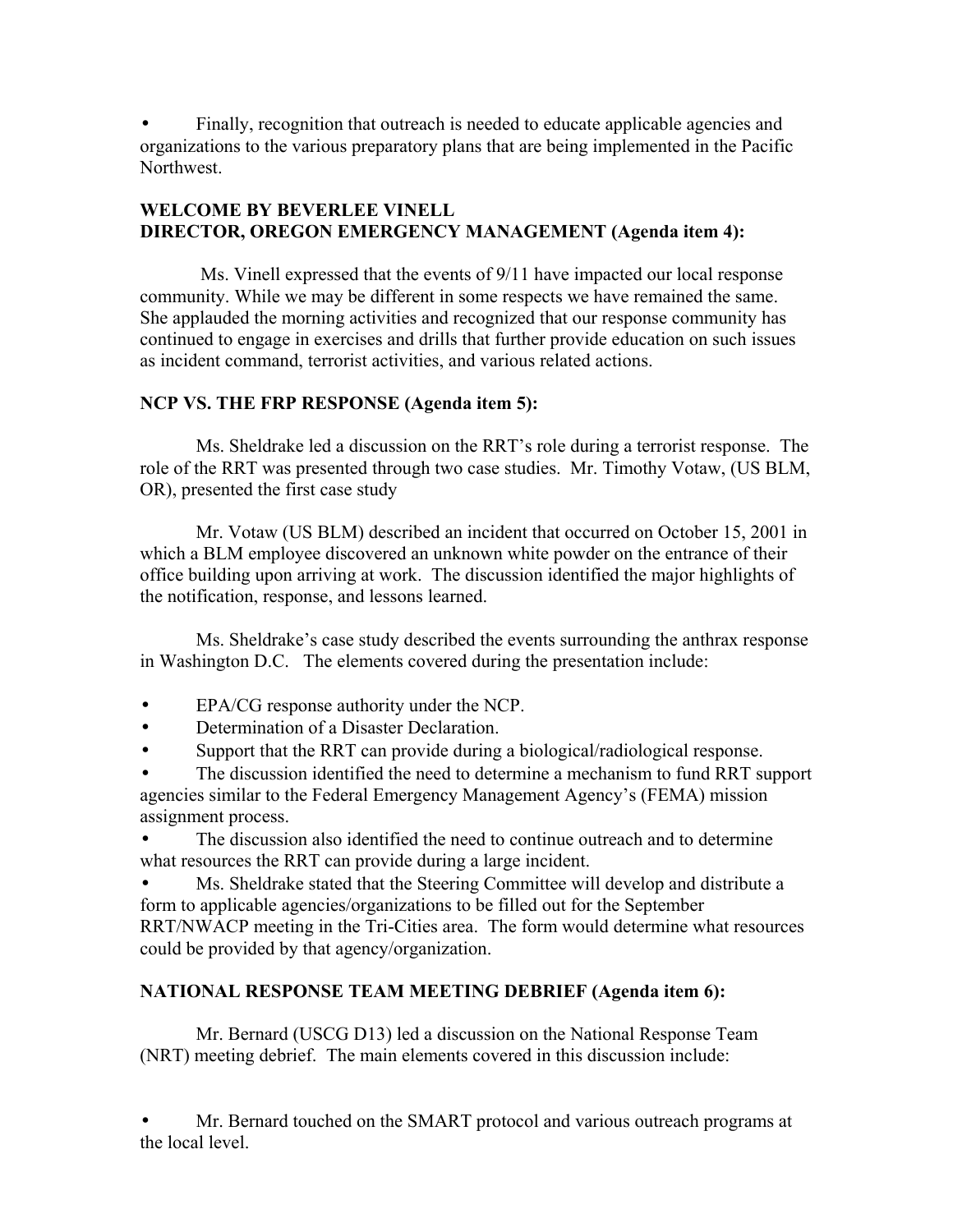The discussion identified the need to create a form or document that can be used to record lessons learned. This information would be passed on and built upon.

The operation of Homeland Security and how it is connected to the NRT RRT structure.

• Geographic Response Plan (GRP) and Endangered Species Act (ESA) related issues to include workshops and GRP matrix development.

The discussion identified the need to further investigate new regulations related to Non-Transportation Vessels.

### **OFFICE OF HOMELAND SECURITY INFORMATION MANAGEMENT BRIEFING (Agenda item 7):**

Ms. Sheldrake and Mr. Mike Hammond (FEMA R10) led a discussion centered on the Office of Homeland Security. The discussion covered the following points:

• Covered a brief history of the Office of Homeland Security.

The Office of Homeland Security's main mission is to develop and coordinate the implementation of a national strategy with the Executive Branch function of protection against terrorist attacks. Further, the primary objectives are to protect responders, defend against a biological attack, and maintain control and protection at our countries borders, and increase communication and sharing between agencies (to include Internet security).

• Organization made of approximately 100 individuals, many of which come from multiple agencies on a temporary basis.

The discussion identified the need for the NRT/RRT to outreach (through the EPA and Coast Guard) with the Office of Homeland Security and inform the office what assets the NRT/RRT can provide.

• Further, Mr. Hammond discussed the status of FEMA's reorganization and enhanced missions in homeland security.

## **USCG INFRAGUARD (Agenda Item 8):**

 Lieutenant Rich Goerling (USCG MSO Portland) presented an Infraguard security information management system. The system is a Federal Bureau of Investigation (FBI) based program that is on the Internet and allows multiple agencies to communicate via an email community. The system distributes a daily briefing on applicable topics and promotes outreach amongst specific communities. Currently, approximately 250 individuals utilize the system. Further information can be obtained by contacting Mr. Goerling.

## **RRT ACTIVATION DRILL (Agenda Item 9):**

Mr. Bernard commented on a recent RRT activation drill. The results of the drill were positive. Of 23 calls that were made 16 individuals were reached. Further, two individuals called in within an appropriate time frame. The drill began at approximately 0800 hours and completed at 0840 hours. Any changes that need to be updated for the completion of such a drill should be reported as soon as possible.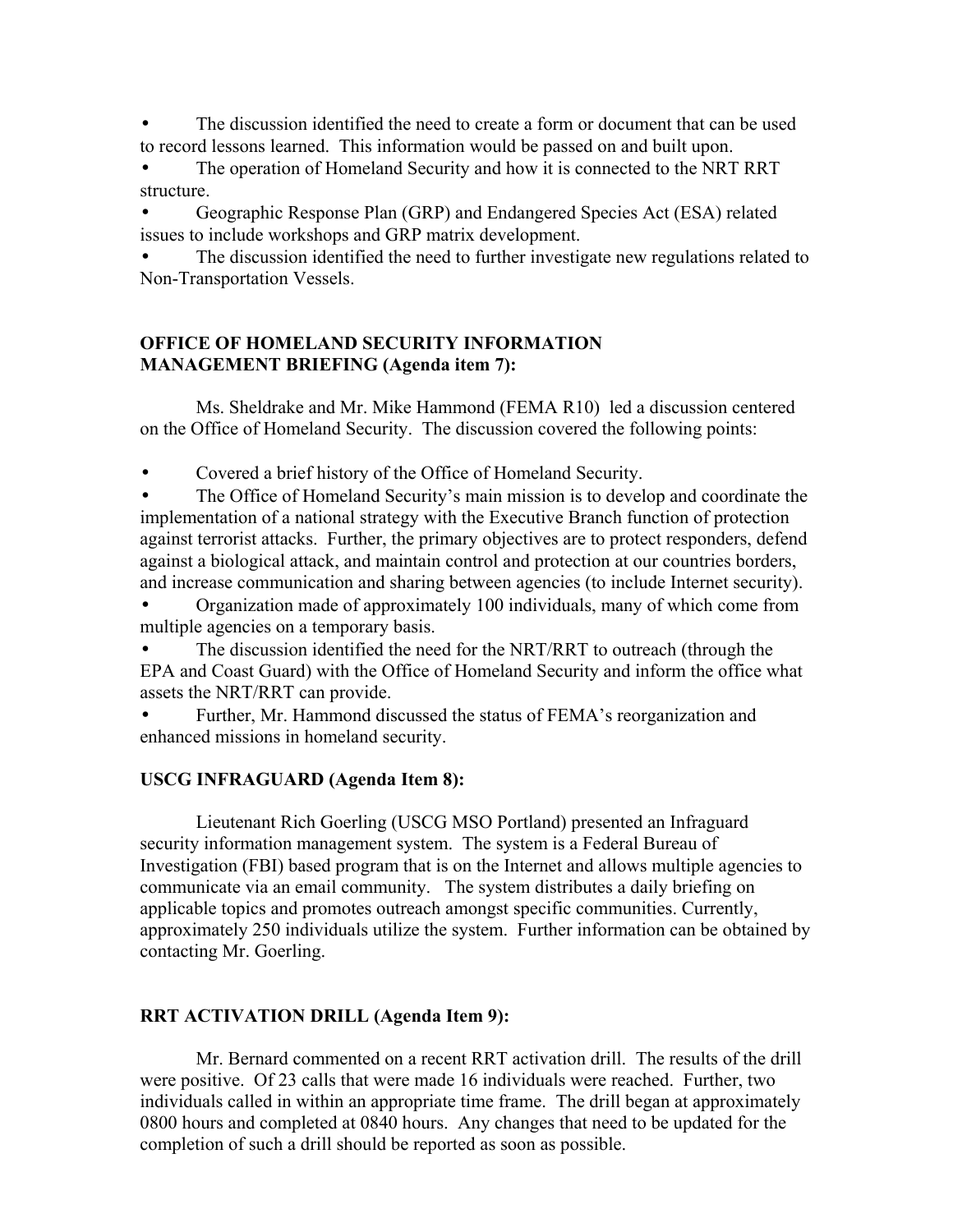#### **AGENCY REPORTS (Agenda Item 10):**

 Each agency represented at the meeting was asked to give a brief update on significant activities within their agency.

 $\Box$  U.S. Navy:

-The Navy reported on their status in the region and the effects of Homeland Security. The Navy discussed its response capabilities and zone jurisdictions.

DHHS:

-Mr. Daniel Orrico reported on behalf of the Department of Health and Human Services (DEHS) that they are working on a CDC Bio-terrorism grant review that is under review and the second phase is due out by the end of the month. OR Disaster Medical Assist Team (DMAT) has increased from Level 2 to a Level 1 DMAT.

#### ODEQ:

-Mr. Mike Renz, State On-Scene Coordinator has been working with a large transformer explosion in eastern Oregon.

#### Idaho:

-Mr. Bill Bishop (BHM, ID) reports on the management of oil/chemical response with regards to jurisdictional boundaries. He further discussed the status of the state WMD regional strategy and the implementation of Geographic Response Plans in the State of Idaho.

### WDOE:

-Ms. Storey and Mr. Jensen report on Washington State budget and revenue reduction issues.

### EPA:

-EPA is looking forward to four additional On-Scene Coordinators (OSC) in the Region 10. EPA reports the upcoming addition of an Environmental Response Team (ERT) in Las Vegas, NV. and discusses EPA's recent emergency responses.

### MSO Puget Sound:

-MSO Reports that they have been busy with multiple oil spill incidents recently. MSO has partnered with Department of Ecology and will further meet on June 6, 2002 to discuss partnership exercises, facility inspections, cargo transportation inspections, fishing vessel inspections, and to address agency resource needs.

-MSO has recently has conducted a joint US/Canada Coast Guard response team access drill. Further, future the District Response Assist Team has been involved in an equipment deployment drill.

-MSO reports that there are plans at the NRT level to expand vessel response plans to non-tank vessels.

-Last month MSO attended a WMD drill funded by FEMA in Virginia. The purpose to get all the agencies to get together and work together on such issues as a radiation incident.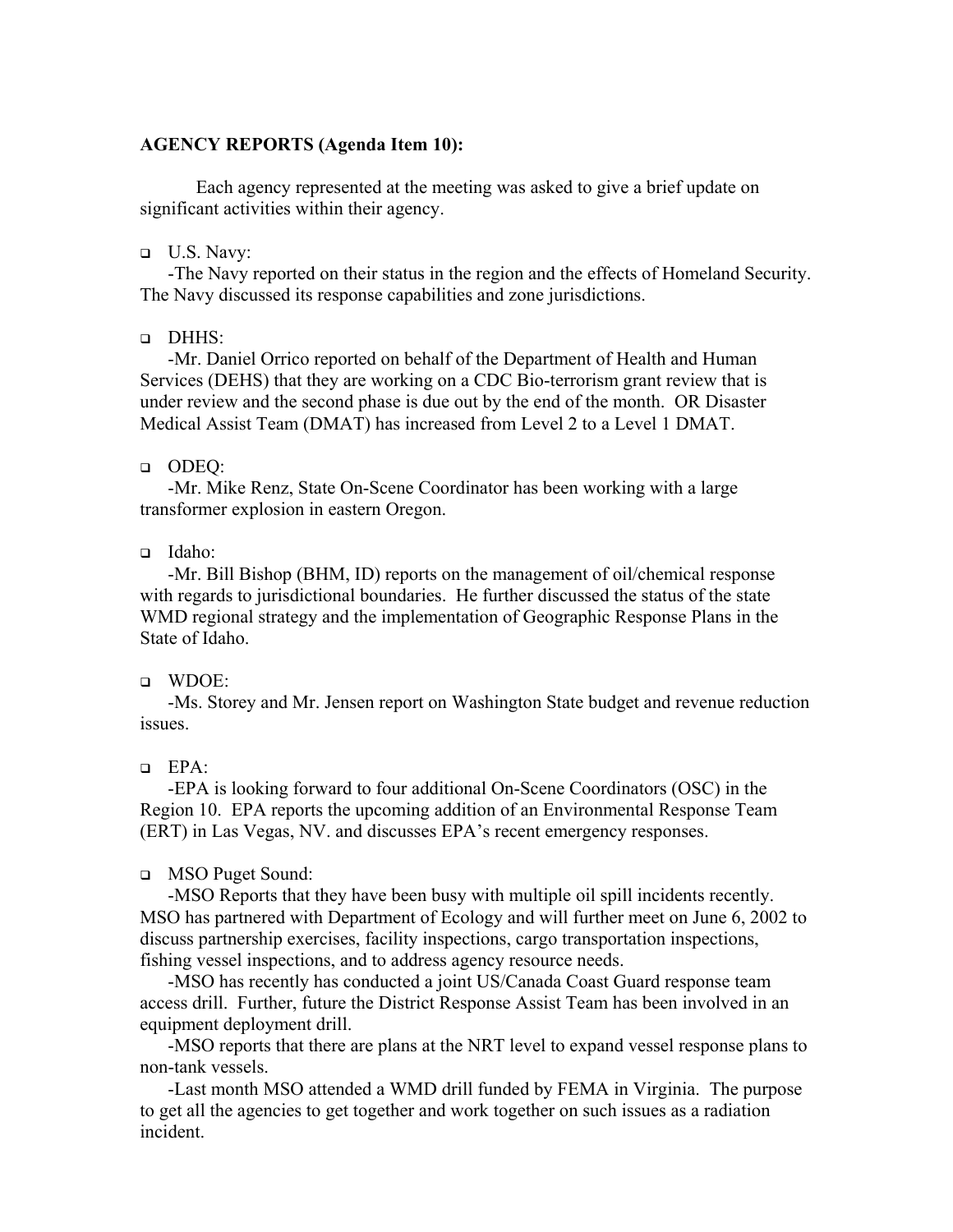MSO Portland:

-MSO Portland reports on the status of several recent oil spill incidents. MSO Portland requests that the RRT investigate further information with regards to MARPOL and waste oil management.

 -Further, MSO Portland has been involved in multiple drills/exercises that deal with Weapons of Mass Destruction (WMD), cross-border interaction, various planning strategies, and spreading the word on ICS.

### NOAA:

-Mrs. Christopherson reports that two new job aids are being published. FEMA:

-Mr. Hammond spoke about the FEMA CHERCAP initiative, which is a Hazmat process for community preparedness, was conducted recently in OR. The last CHERCAP this year is planned for June  $4<sup>th</sup>$  in AK.

-As part of Homeland Security initiatives, FEMA hopes to increase the number of Community Emergency Response Teams (CERT) in the nation. Train the trainer course for CERT is scheduled for August 6, 2002 in Everett, WA.

-The Washington Local Emergency Planning Committees (LEPC) conference is scheduled for June 6-7, 2002 in Yakima WA. The Washington State Emergency Response Committee (SERC) meeting will meet in conjunction with the Yakima WA LEPC meeting. ID LEPC conference is scheduled for June 9-12, 2002 in Moscow, ID.

## **1700 MEETING ADJOURNS FOR THE DAY**

### **TUESDAY MAY 21, 2002 – SALEM, OR.**

### **ENVIRONMENTAL RISK ASSESSMENT (Agenda item 11)**

Mr. Bernard discussed the last RRT meeting minutes and they were approved.

LT Jerry Hubbard led a discussion centered on the RRT volunteer policy. LT Hubbard focused on the content of the volunteer policy and request input on various issues. The Policy supports the following:

The volunteers in question will have to be part of a recognized organization.

They will have to be qualified to perform the task in question.

They will have to be a structured and self-contained system, with a management structure. The RRT members identified the need to look further at issues surround the insurance needs of such a group.

- They will have to be a large enough organization.
- They will start in a low risk area of the response.
- The discussion identified the need to continue to recognize the

Responsible Party's (RP) role in the response with an understanding that unified command will have the final ruling on the various response issues.

The discussion identified the placement of and roles of the Volunteer **Coordinator**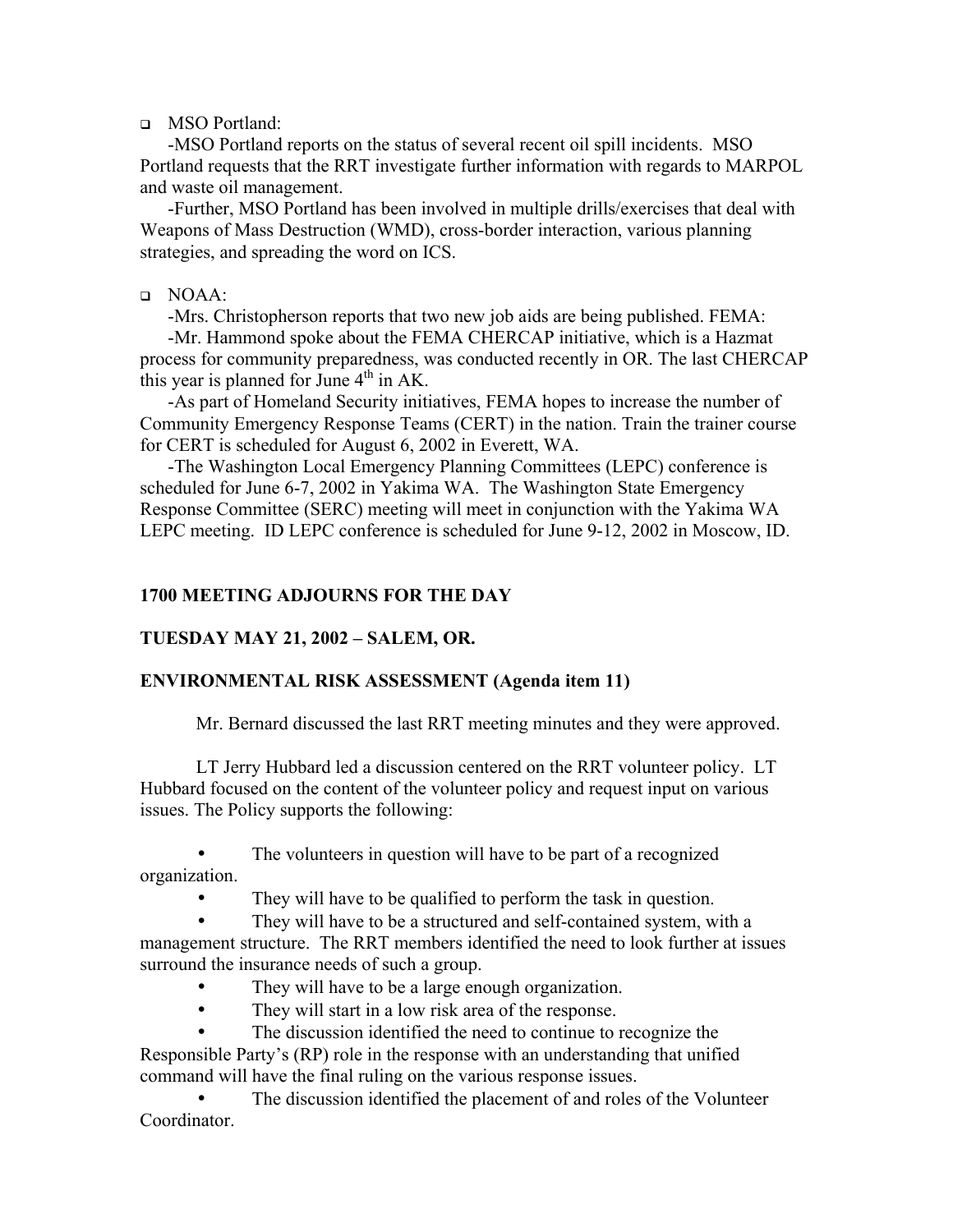Ms. Sheldrake led a discussion centered on the upcoming NWACP/RRT meeting in the Tri-Cities area, in September 2002. Ms. Sheldrake again requested that agencies be prepared to present what assets could be made available by each organization/agency. The table top drill will be facilitated and will focus on the local response, transition to activation of the RRT, and finally what support the RRT could provide. The RRT/NWAC Steering Committee will further discuss the various specifics of the drill and identify its requirements prior to the September meeting.

Mr. Sleeger and Ms. Christopherson discuss the current status of the ESA task force. They have been successful in getting NMFS to the table and hope to make more progress in the near future.

#### **INLAND REFUGE SYSTEM OVERVIEW (Agenda Item 12):**

 Mrs. Carol Shuler (USFWS, Refuge Manager) presented an overview on the Inland Refuge System in the Willamette Valley.

#### **WORKGROUP REPORTS (Agenda item 13):**

#### • **Communications:**

This group has not meet since the January Meeting. Waiting on the Coast Guard review to update this section. They plan to have something to present for the next meeting.

### • **Exercise:**

Ms. Elin Story reports that this workgroup has not met since the January 2002 meeting. They anticipate meeting in July. Ms. Storey requests that all training that should be on the training schedule are reported. Further, the workgroup is waiting for a list of priorities from the GRP workgroup to give to contractors so that the GRP's can be practice. Ecology reports that they have a drill program called Drill Track that the group is using. It will be posted on the Internet and the workgroup request comments. This is a method to track lessons learned.

#### • **GRP:**

Mr. Jack Wylie reports the GRP workgroup has held its first ACP/GRP workshop to educate local decision-makers. They held an ICS course earlier this month and on June 26, 2002 they plan to conduct a course on the science of oil spills. All though the turn out has been less than anticipated the workgroup is looking forward to a larger number of attendees in the future.

#### • **Hazardous Substances:**

Ms. Sheldrake reports that the group has not met since the January 2002 meeting. Task 1.2 - The group is working on the language with respect to a drug lab response. They are drafted and will be distributed soon.

Task 1.8 - Ms. Sheldrake reports that Mr. Mike Hammond has released a survey and request comments. Trying to include info on Hazmat teams available or are available.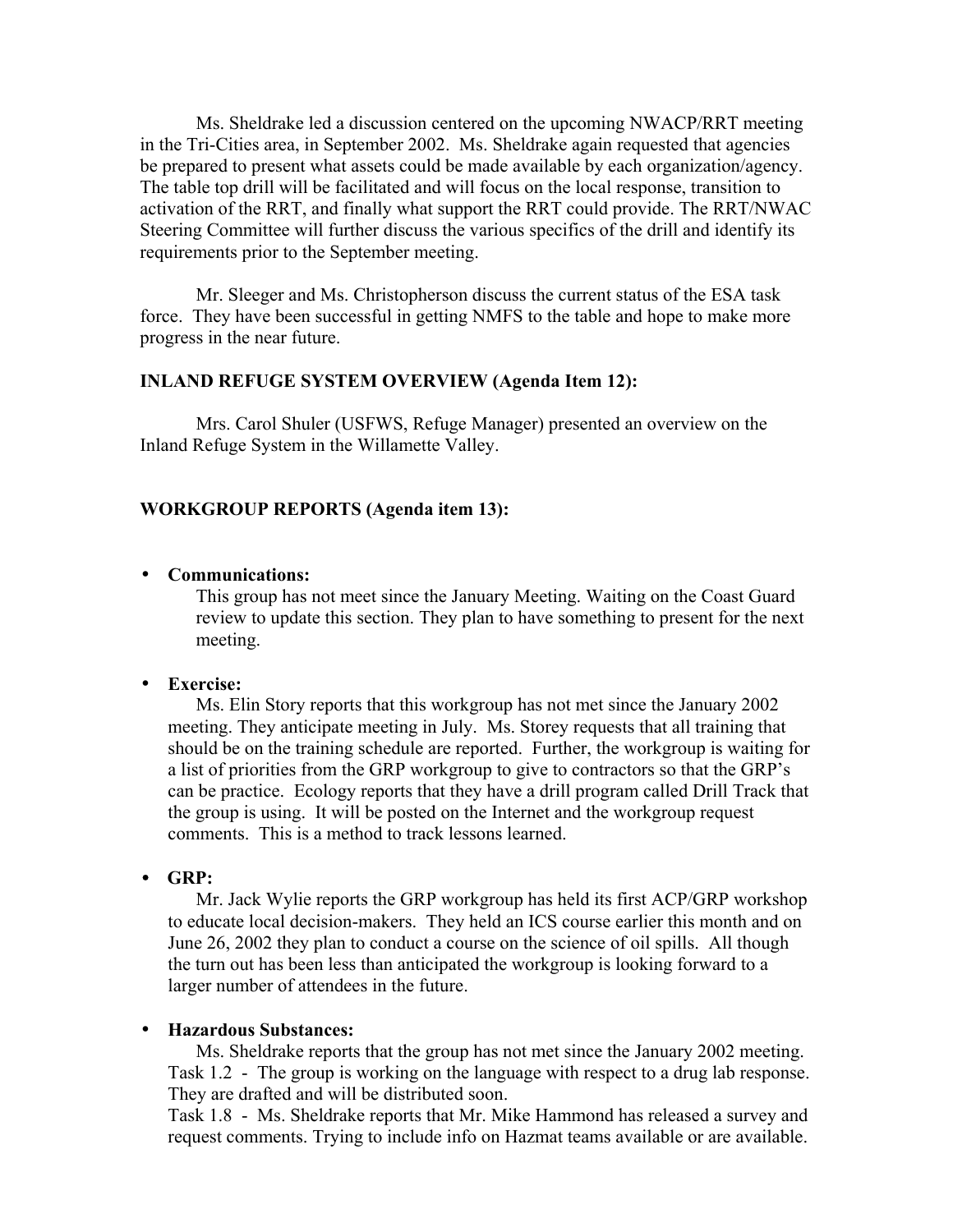A survey has been made and a request of comments was made. Group is working on the revision of the NWACP and a focus on changes since the events of 9/11.

### • **Marine Fire Fighting:**

### **Puget Sound Area** –

Working on the plan. In addition they are working on resources and are looking to get that into the logistics annex.

### **Portland Area –**

Mr. Dave Pierce (MSO Portland) reports that the committee has not meet for a year, however, all the individuals of the committee are members of the Fire Protection Agency Advisory Council of the Lower Columbia Region and are active. They have been active in educating key personnel in the area. Reviews have been positive on the plan but the support has been limited for the workgroup. Mr. Pierce led a discussion centered on the following topics:

- FIREBURST has gone forth. It has been requested that Terminal 4 be removed.
- Legal Concerns
- Fire Fighting Support Equipment- ongoing update to the Marine Fire Fighting Plan on the Lower Columbia River.
- There is a full scale Marine Fire Fighting Drill going on in Longview.
- Training status/update
- New Marine Fire Fighting Salvage regulations have come out. A request of comments on these regulations was made.

## • **Public Affairs:**

Mr. John Moss (USCG D13) reports that seven fact sheets have been released and are awaiting final comment prior to print. The group has offered to put together a fact sheet on inland oil spills.

The meeting schedule has changed to a semi annual meeting from a quarterly meeting. They will be held alternating between OR and WA.

There is a PowerPoint presentation for outreach that was released and is open for comments.

### • **Response Technologies:**

Ms. Christopherson reports that this group has not met since the January meeting. They hope to have a meeting in early August in an effort to get input on the update to Chapter 9000 of the NWACP. Looking for a website to post new ideas on the response technologies.

### • **Steering Committee:**

Mr. Bernard reports that the committee has met many times with an effort of working on updating the NWACP. Further the following topics were discussed:

- The volunteer policy has been released for comments.
- Guidance for transition from one OSC to another has been completed and is going to be incorporated into the updated plan.
- SCAT workshops was removed. EPA/USCG jurisdictional boundaries have been reviewed and modified. EPA and USCG will sign a Memorandum of